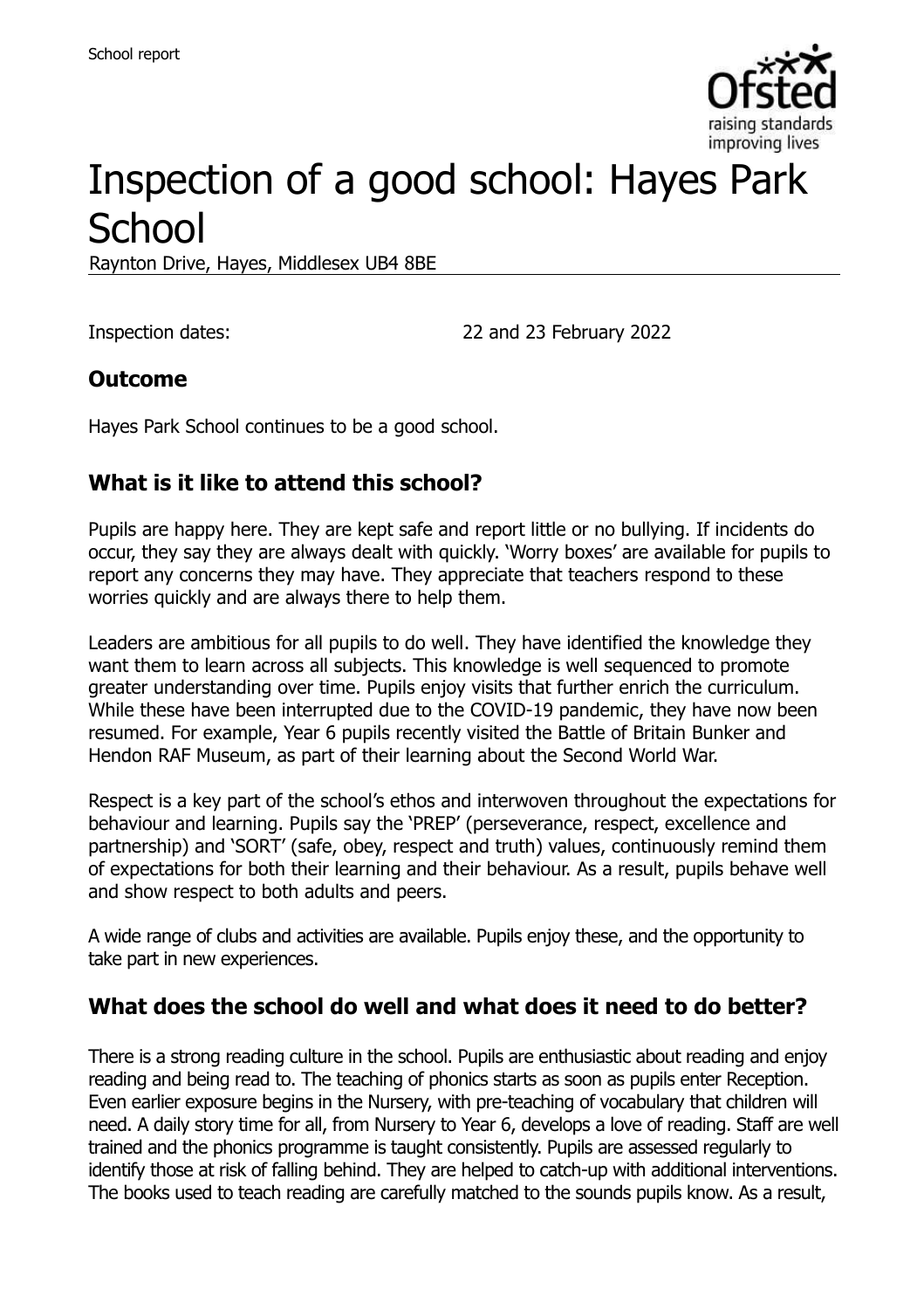

pupils are developing the knowledge they need, and practising this, to become fluent, independent readers.

Pupils follow a full curriculum. All subjects match the depth and breadth of the national curriculum. Leaders' curricular thinking is strong. They have developed clear, wellsequenced learning in mathematics, history, geography, art, computing and science. In many subjects, the curriculum is bespoke to the school and designed to meet the needs of the school community. Teachers are knowledgeable. Additional training is provided for those who need it. As a result, teachers understand the sequence of learning in the subjects taught and teach it effectively. Pupils are enthusiastic about their learning. They work hard in lessons and are proud of their achievements.

Importance is placed on developing pupils' vocabulary. The key language that they will need, in each area of learning, has been identified. This enables pupils to learn and apply a range of subject-specific words to deepen their understanding. For example, in art, pupils talk about shading, and the correct pencil and hand-pressure to use, to achieve a realistic drawing of a hand. Teachers also make clear what pupils have learned before that will help them with new learning. This helps them make links, and as a result, they learn more. For example, in science, pupils talk confidently about the photography project they completed in art, furthering their understanding in a science unit about light.

All subject leaders have clear expectations for learning in the Early Years. This is evident with early mathematics. In Reception, a range of activities are provided to enable children to learn about and practise counting. Consequently, children are well prepared for their learning in Year 1.

Despite all these strengths, implementation of the curriculum has been interrupted due to the COVID-19 restrictions. Due to catch-up, occasionally, learning is not taught deeply enough. For example, in science, pupils in Year 6 found it difficult to explain the concept of making a bulb brighter, as they have not had sufficient opportunity to investigate this. Leaders are aware and are continuing to review and adapt their curriculum to further strengthen learning.

Pupils with special educational needs and/or disabilities are well supported. They access the same curriculum as their peers, with key adults used to help. Support provided is tailored to each individual so they can make the best possible progress from their starting points. Those pupils in the Specialist Resourced Provision (SRP) are part of mainstream lessons where this is suitable.

Pupils behave well in lessons and outside in the playground. They are usually kind to each other. Clear behaviour rules mean they know what is expected and they rise to that.

Pupils' wider development is prioritised. They are given opportunities to learn about democracy and encouraged to take on extra responsibility with the 'Pupil Parliament'. They are proud of the work they do and their involvement in school decisions. For example, the choice of new play equipment for the playground.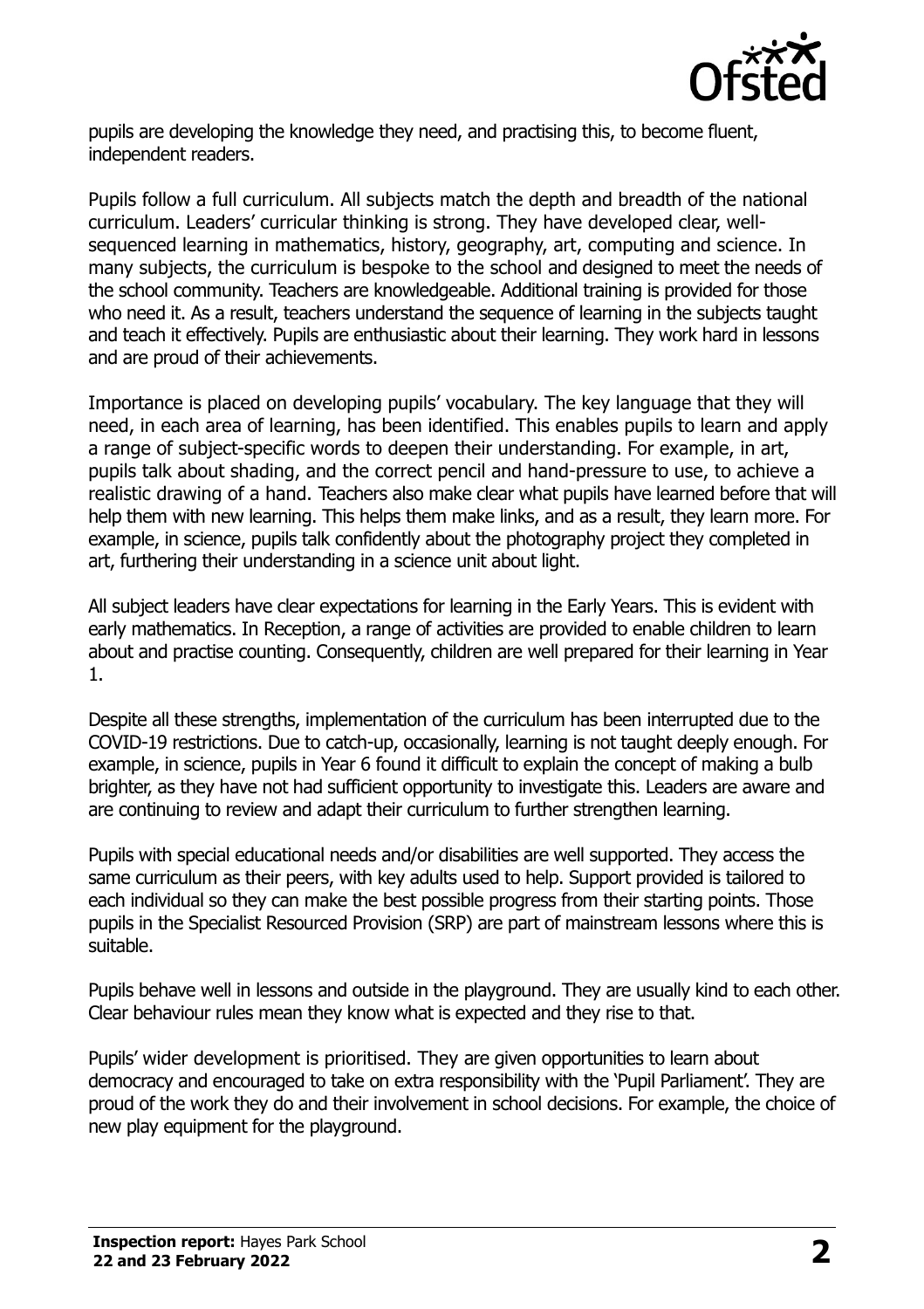

Staff are overwhelmingly positive about leaders' care, and consideration of their workload and well-being. They feel valued and trusted, and appreciate the opportunities provided to help them develop further.

# **Safeguarding**

The arrangements for safeguarding are effective.

There is a strong safeguarding culture in the school. Leaders, including governors, and staff, are well trained. As a result, they identify any concerns they have quickly. Rigorous reporting procedures ensure any concerns raised are dealt with promptly. Leaders work well with the local authority and other agencies, to safeguard pupils and get them the help they need.

Leaders know families well. They are particularly committed to supporting those families who are most vulnerable, to ensure the best possible outcomes for children.

The curriculum has been designed to keep pupils safe. Consequently, they are aware of ways to stay safe online and who they can go to if they feel unsafe.

# **What does the school need to do to improve?**

# **(Information for the school and appropriate authority)**

■ Curriculum plans identify, the key knowledge and essential vocabulary for pupils to learn. They are well sequenced. However, the full implementation of the school's curriculum is not firmly embedded in a few subjects, due to catch-up from COVID-19. This means that pupils' knowledge is not always being deepened progressively over time. Leaders should continue their work to ensure that the well-planned curriculum is fully embedded, and pupils are supported to make connections. This will further expand, and deepen, their knowledge and understanding.

# **Background**

When we have judged a school to be good, we will then normally go into the school about once every four years to confirm that the school remains good. This is called a section 8 inspection of a good or outstanding school, because it is carried out under section 8 of the Education Act 2005. We do not give graded judgements on a section 8 inspection. However, if we find evidence that a school would now receive a higher or lower grade, then the next inspection will be a section 5 inspection. Usually this is within one to two years of the date of the section 8 inspection. If we have serious concerns about safeguarding, behaviour or the quality of education, we will deem the section 8 inspection as a section 5 inspection immediately.

This is the second section 8 inspection since we judged the school to be good in June 2013.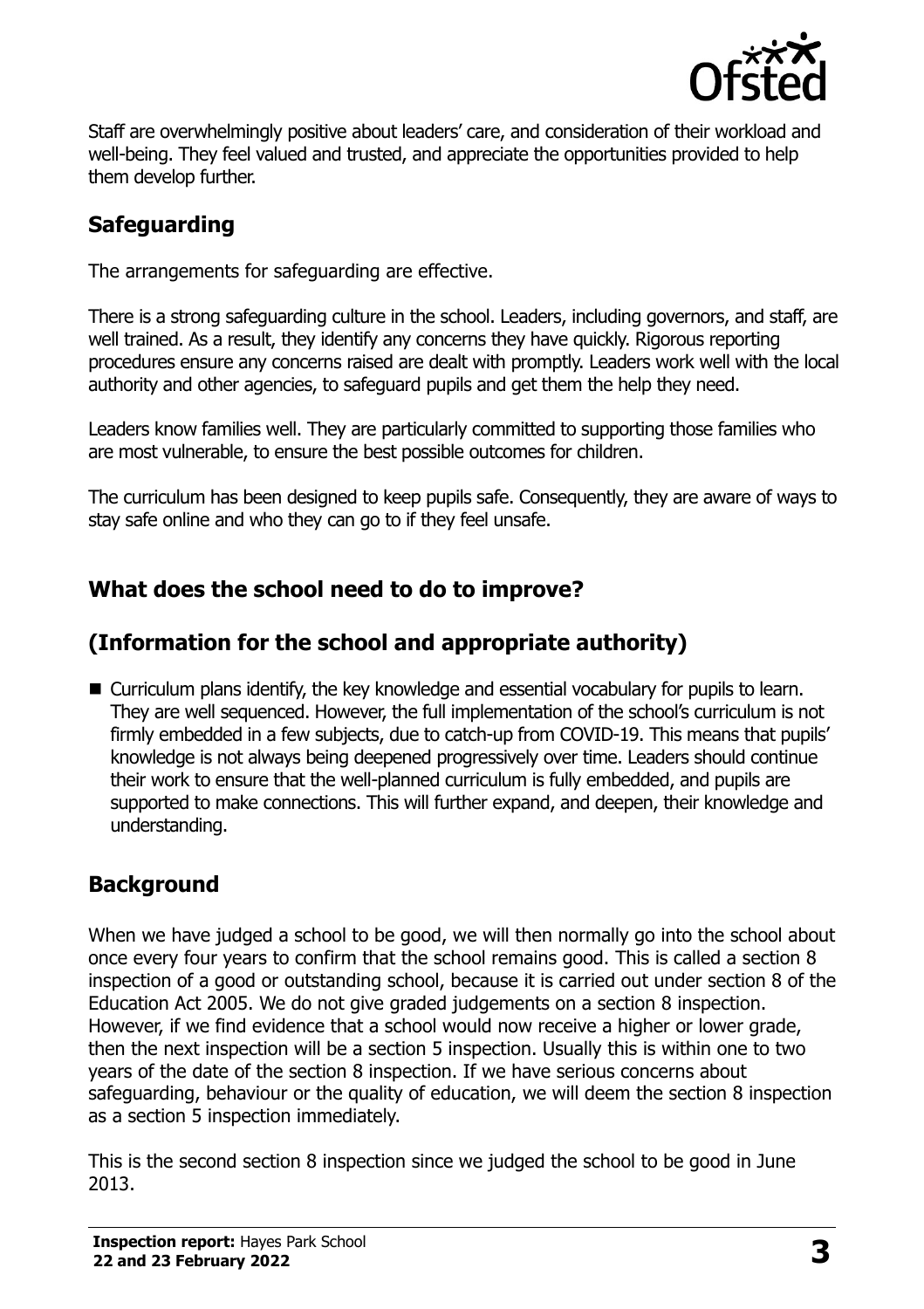

#### **How can I feed back my views?**

You can use [Ofsted Parent View](https://parentview.ofsted.gov.uk/) to give Ofsted your opinion on your child's school, or to find out what other parents and carers think. We use information from Ofsted Parent View when deciding which schools to inspect, when to inspect them and as part of their inspection.

The Department for Education has further [guidance](http://www.gov.uk/complain-about-school) on how to complain about a school.

If you are the school and you are not happy with the inspection or the report, you can [complain to Ofsted.](https://www.gov.uk/complain-ofsted-report)

#### **Further information**

You can search for [published performance information](http://www.compare-school-performance.service.gov.uk/) about the school.

In the report, '[disadvantaged pupils](http://www.gov.uk/guidance/pupil-premium-information-for-schools-and-alternative-provision-settings)' refers to those pupils who attract government pupil premium funding: pupils claiming free school meals at any point in the last six years and pupils in care or who left care through adoption or another formal route.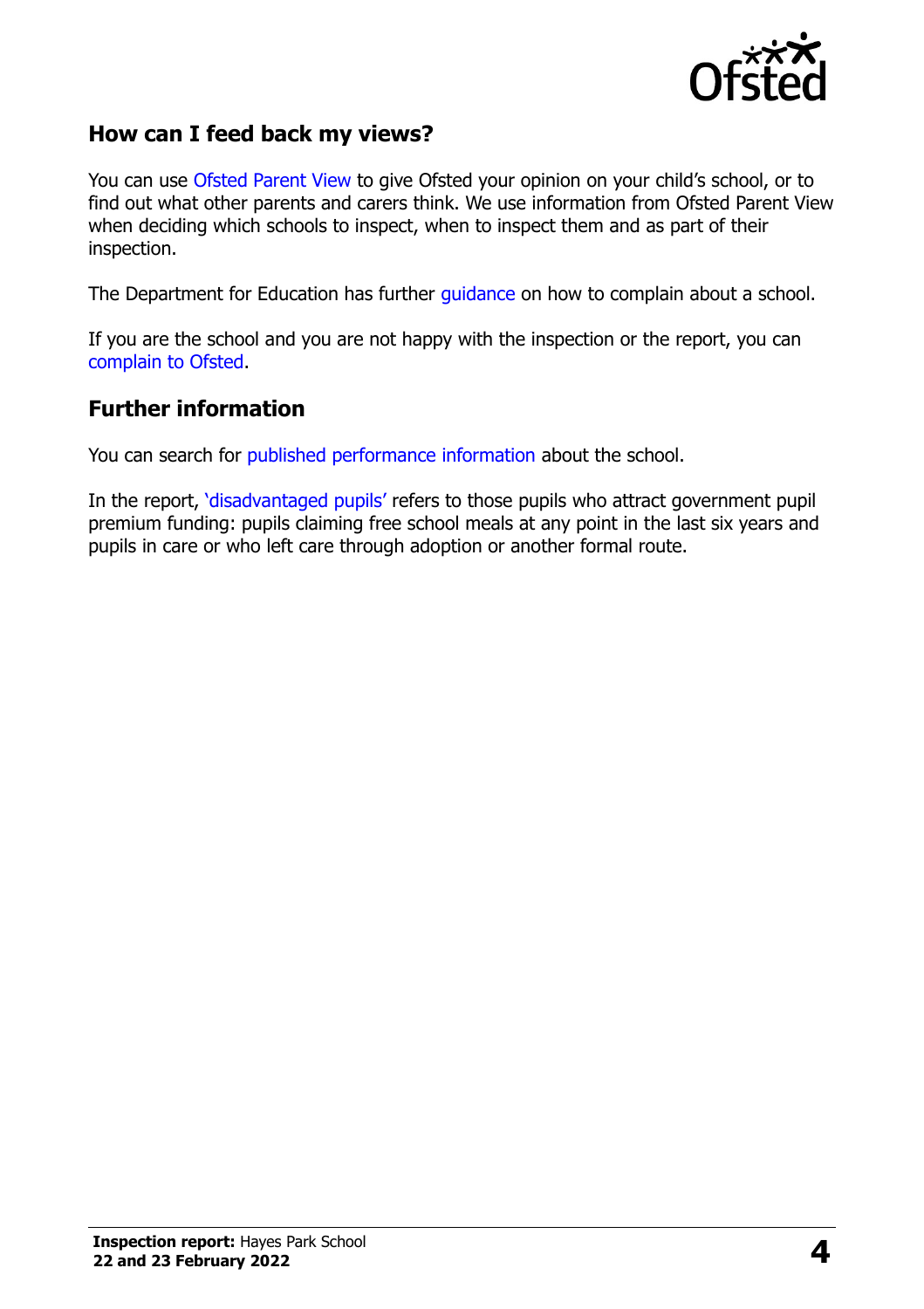

# **School details**

| Unique reference number             | 102439                                                               |
|-------------------------------------|----------------------------------------------------------------------|
| <b>Local authority</b>              | Hillingdon                                                           |
| <b>Inspection number</b>            | 10211363                                                             |
| <b>Type of school</b>               | Primary                                                              |
| <b>School category</b>              | Foundation                                                           |
| Age range of pupils                 | 3 to 11                                                              |
| <b>Gender of pupils</b>             | Mixed                                                                |
| Number of pupils on the school roll | 679                                                                  |
| <b>Appropriate authority</b>        | The governing body                                                   |
| <b>Chair of governing body</b>      | Michelle Rose                                                        |
| <b>Headteacher</b>                  | Debra Barlow                                                         |
| Website                             | www.hayesparkschool.co.uk                                            |
| Date of previous inspection         | 7 February 2017, under section 8 of the<br><b>Education Act 2005</b> |

#### **Information about this school**

- The school is a larger than average-sized primary school.
- The school runs a breakfast- and after-school club.
- $\blacksquare$  The school has a SRP unit for pupils with autism.

# **Information about this inspection**

- This was the first routine inspection the school received since the COVID-19 pandemic began. The inspectors discussed the impact of the pandemic with school leaders and has taken that into account in their evaluation.
- The inspectors met with the headteacher, deputy headteachers, assistant headteachers and members of staff. They also spoke with a representative of the local authority, and met with six governors, including the chair of governors.
- The inspectors carried out deep dives in these subjects: early reading, mathematics and history. For each deep dive, the inspectors met with subject leaders, looked at curriculum plans, visited a sample of lessons, spoke to some pupils about their learning and looked at samples of pupils' work.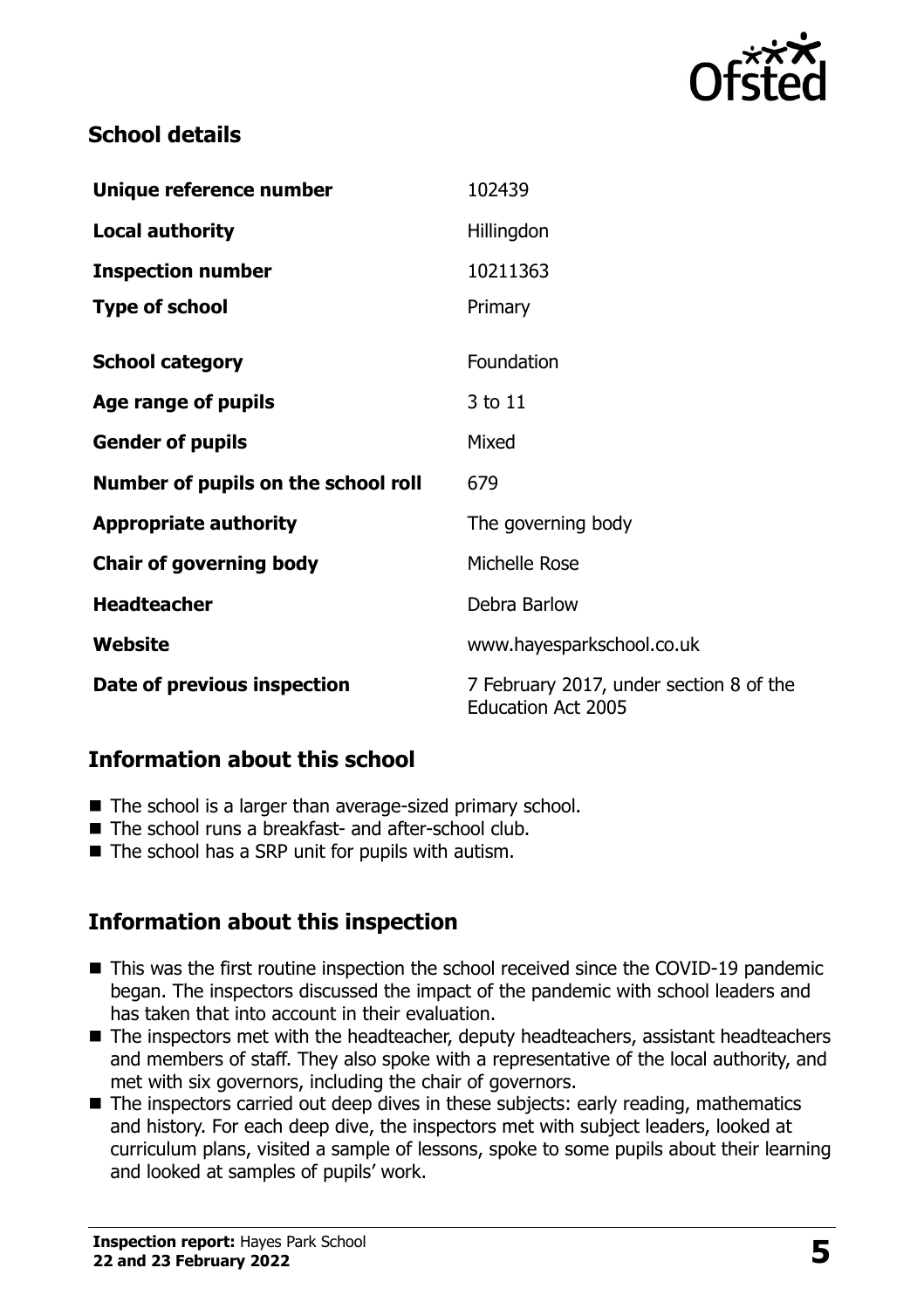

- The lead inspector also looked at curriculum plans and samples of pupils' work, and spoke to pupils for art and design, science, geography and computing.
- The inspectors considered early mathematics in the Nursery and Reception classes.
- The inspectors looked at a range of documents, including leaders' priorities for improvement.
- The inspector reviewed the arrangements for safeguarding by scutinising records and through discussions with leaders, staff and pupils.
- The views of pupils, parents and staff were gathered through discussions and Ofsted's surveys were considered.

#### **Inspection team**

Samantha Ingram, lead inspector Her Majesty's Inspector

Sahreen Siddiqui **Canadian Control Control Control Control Control Control Control Control Control Control Control Control Control Control Control Control Control Control Control Control Control Control Control Control Con**